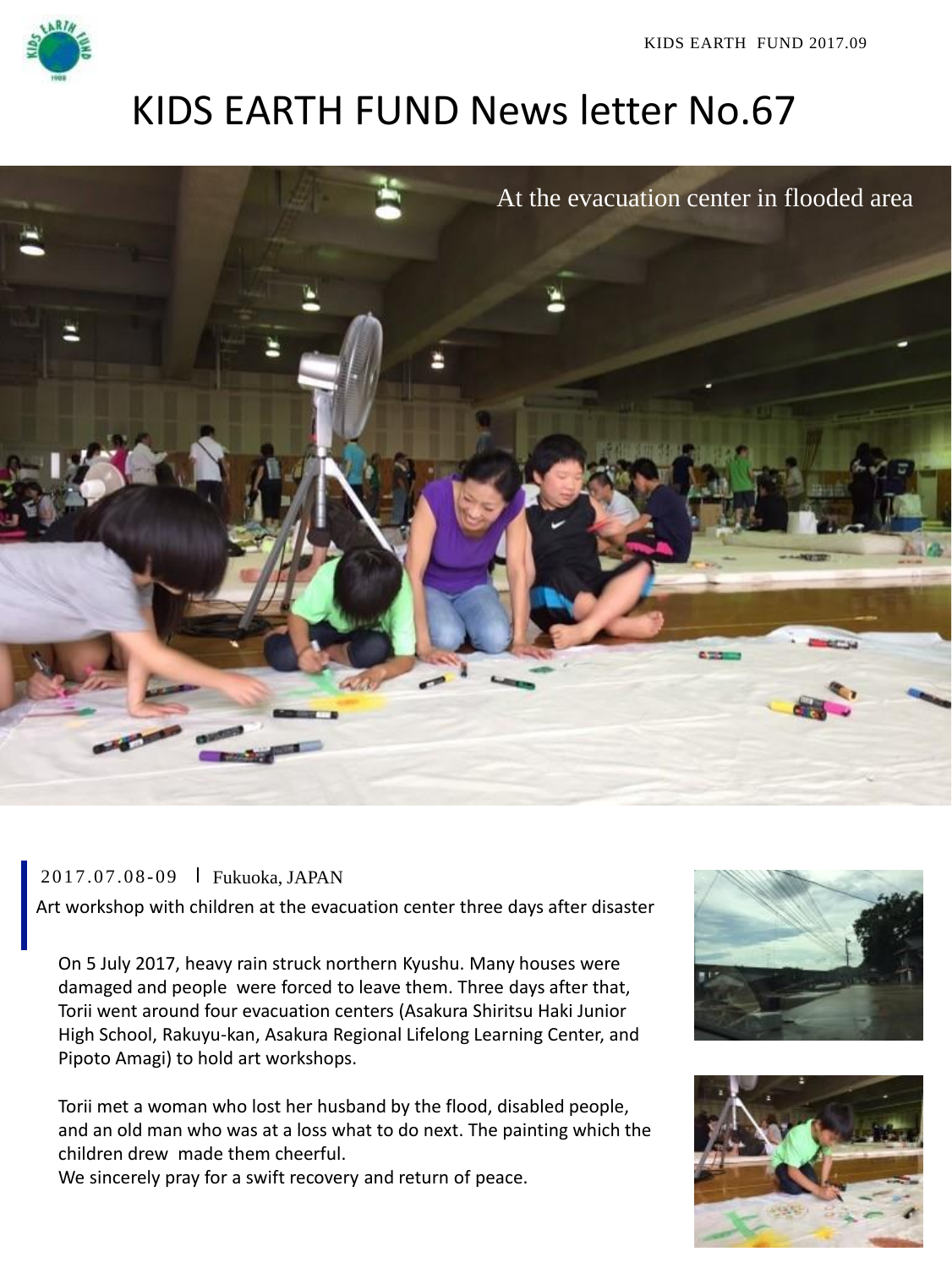

2017.06.01 -07 Manchester, UK Cheering up the children in Manchester, England

At the Manchester Arena on 22 May 2017, a deadly suicide bombing took 22 innocent lives, including an 8-year-old girl. We launched a project which Japanese children drew pictures to encourage children in UK. After Tohoku earthquake, they had sent pictures to encourage children in Tohoku.

These paintings were exhibited at Japanese Embassy in UK for a week, after that these were sent to the Manchester Honorary Consul. The consul visited Tarleton Community School which the youngest 8-year-old victim used to go, and presented the paintings. He also spent time with the principal and student counsel members, enjoying to see paintings. The principal had plans to share the students at art class and to exhibit them next May.









Children's paintings were exhibited with Mr.Senju Hiroshi's work at the Japanese Embassy



These are the paintings donated at the Japanese Embassy in England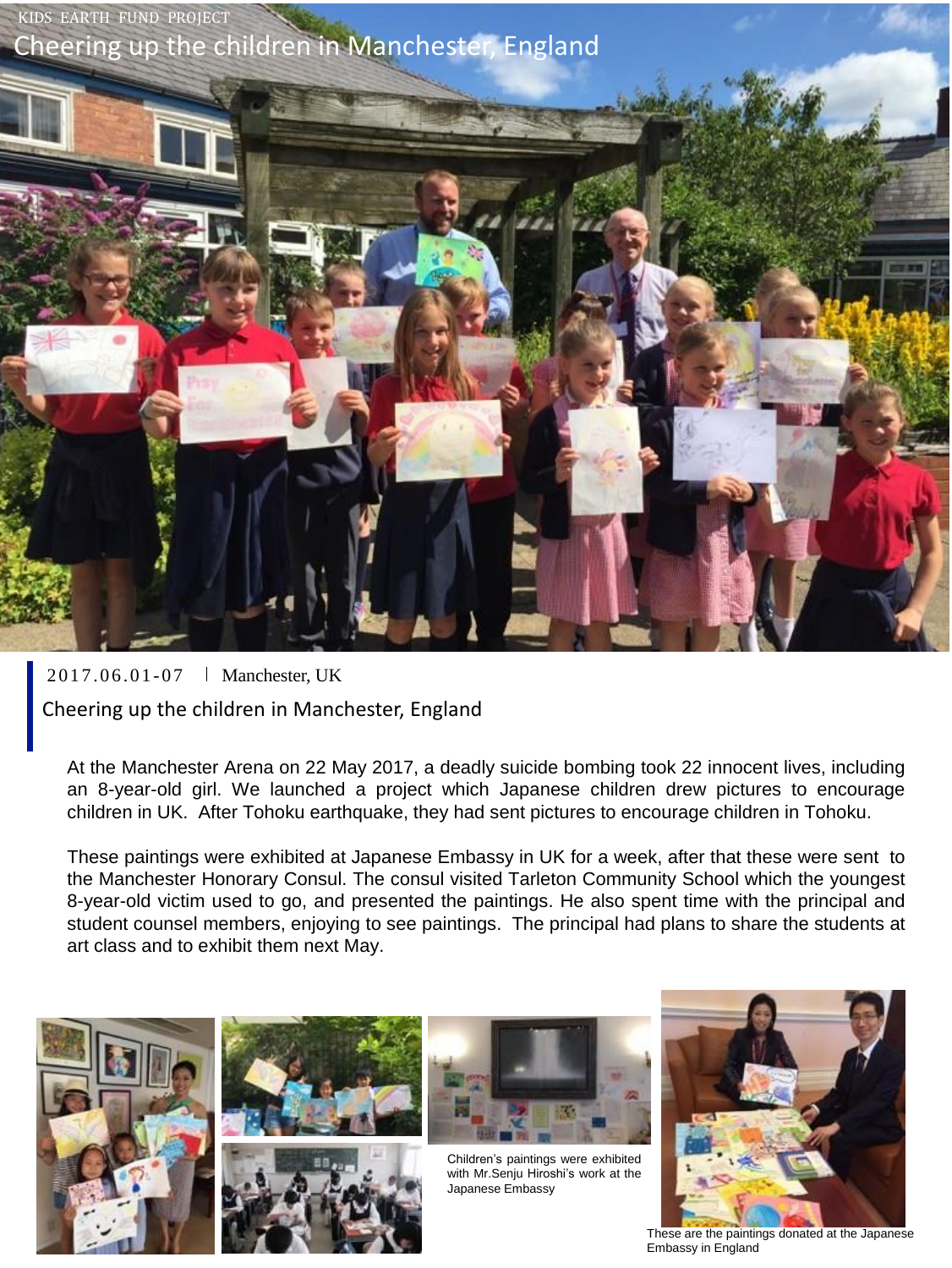# ART WORKSHOP

2017.06 - 08 に 開 催 したア ートワークショッ プ

2017.07. 25 Ginza, Tokyo

Invited disable children to Bulgari restaurant in Ginza!



Bulgari restaurant invited disable children and their parents to Bulgari restaurant in Ginza, and we held an art workshop and lunch in the private room.

Luca Fantin, one Michelin-star chef treated special meals for them and a Violinist, Naoko Senda played beautiful tunes. The children and parents had a wonderful time without worrying about other people's eyes.

2017.08. 01 Roppongi, Japan Art workshop with Goldman Sachs Japan



We held an art workshop and had quizzes about Cambodia to understand the country. Children enjoyed paintings and making paper, cotton and felt crafts.

The painting which children drew will be sent to Cambodian children.

2017.08. 23 Shibuya, Tokyo Art workshop at Nohgakudo with Kyogen Lounge

Mr. Okura Motonari hosted the event, Kyogen Lounge at Cerulean Tower Nohgakudo. We held an art workshop and sold original goodies there.

A tip for enjoying Kyogen is to use the imagination. Kids Earth Fund wishes children to grow up imaginatively and enjoy their life.



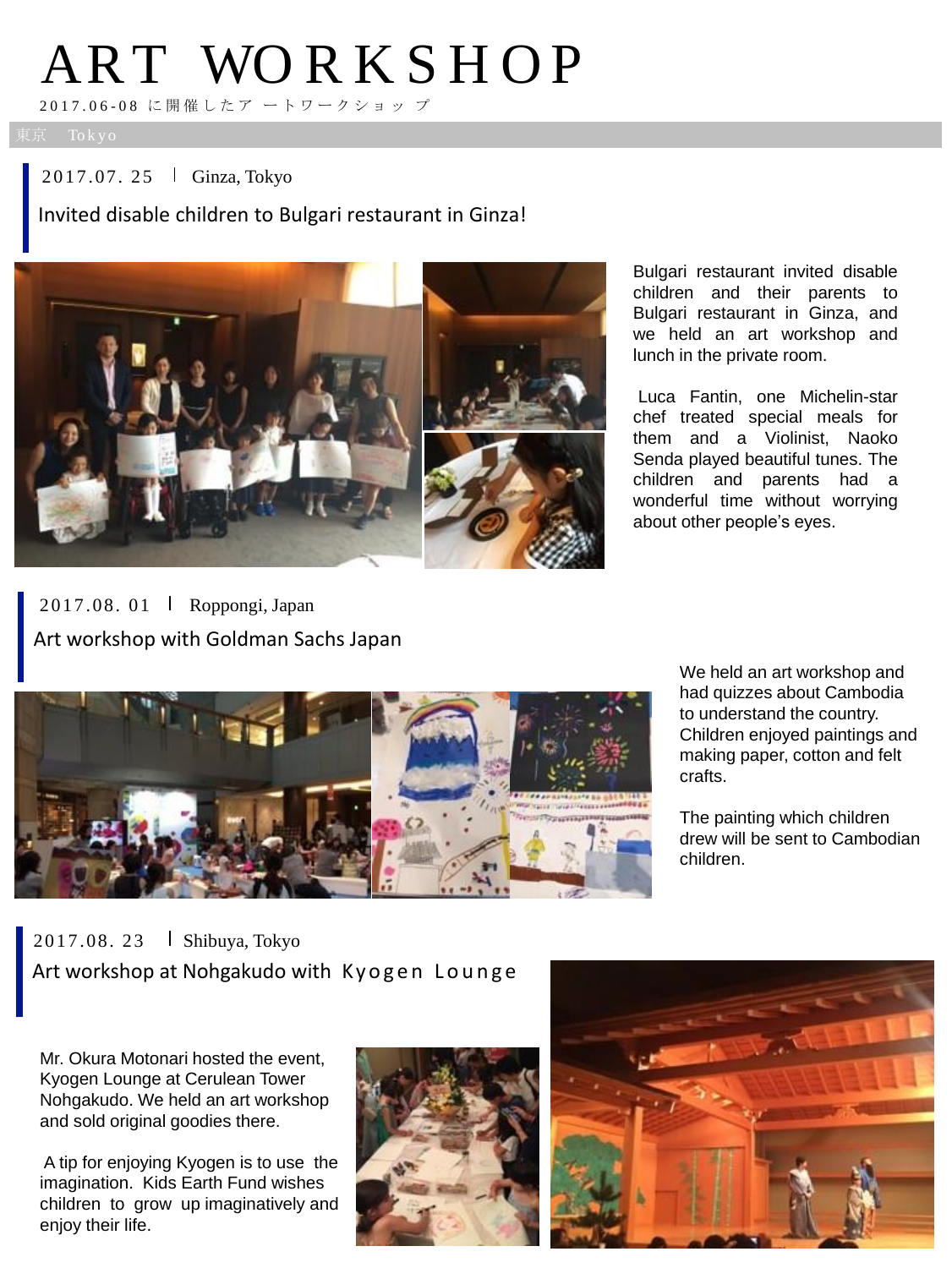#### $2017.06. 17$  Kids Earth Home Tohoku

We put together another art workshop at KIDS EARTH HOME Tohoku. Ms. Koshiba, Miss Universe Tokyo and Ms. Makino as volunteer, joined the workshop and the children drew self-portraits and pictures of animals. Shimon and Sora shared with us their dreams. Their dreams are having Takoyaki shop !!



2017.06. 30 -7.01 Kumamoto, Japan

We held art workshops in disaster area, Kumamoto. Children who live in the temporary houses for long term have many stresses, because of lack of playground and changing the environment.

They are able to live in the temporary houses until August 2018, however it is necessary to have much time to recover the areas.

We will continue to support the children for a long time.



## 2017.07. 17 Watari-cho Tohoku, Japan

In the Watari District of Miyagi where KIDS EARTH HOME Tohoku is located, there was a festival called "Firefly Matsuri." We helped manage the festival as well as setting up our own booth for another drawing workshop. Previously arranged for the enjoyment of kids, the festival now honors and carries with it the spirit of those who lost their lives in the Great East Japan Earthquake. More than 12,000 people enjoyed the event, with 200 kids joining our workshop. They drew self-portraits without the help of a mirror, prompting them to selfreflect.